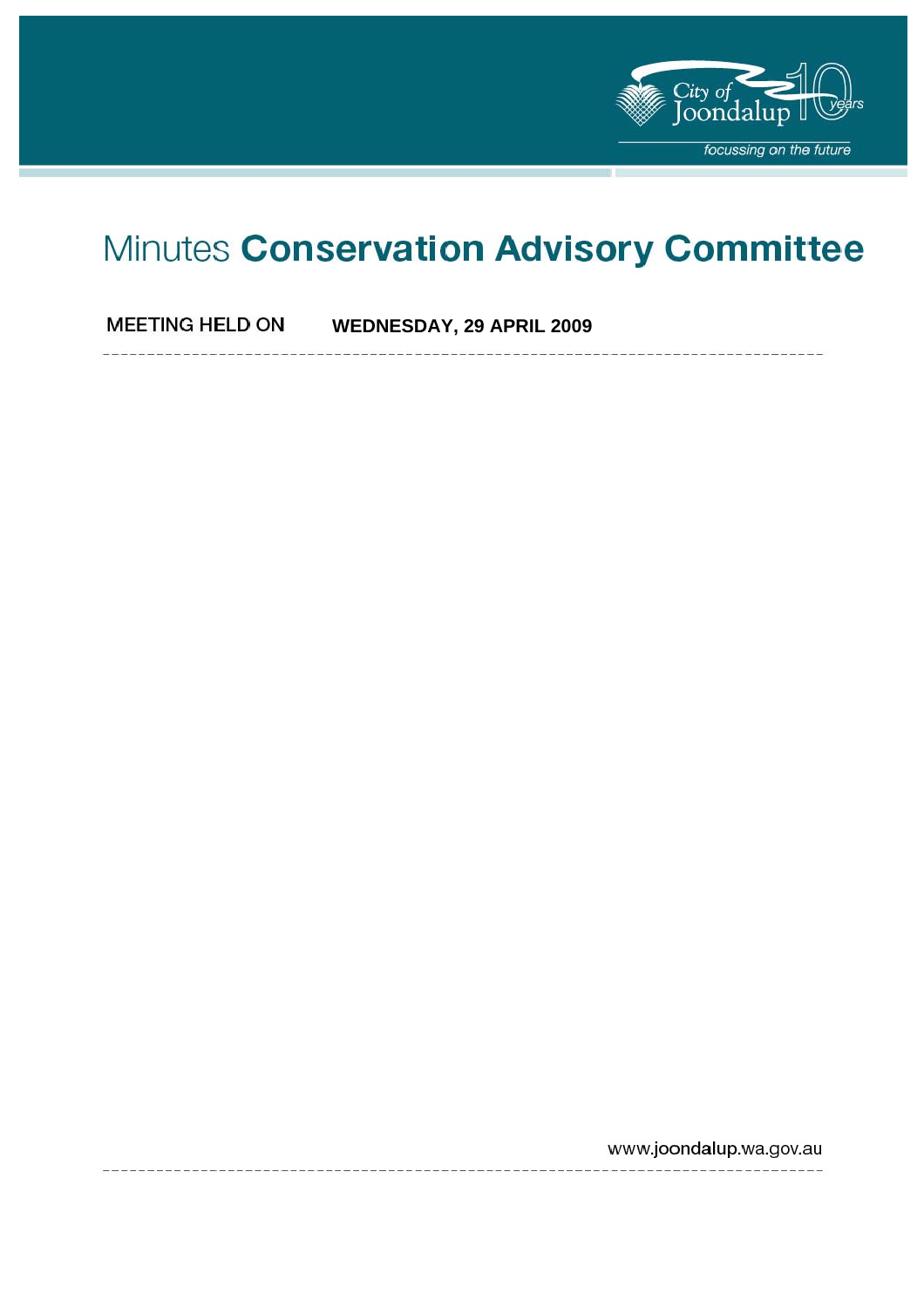# **CITY OF JOONDALUP**

#### **MINUTES OF THE CONSERVATION ADVISORY COMMITTEE MEETING HELD IN CONFERENCE ROOM 2, JOONDALUP CIVIC CENTRE, BOAS AVENUE, JOONDALUP ON WEDNESDAY, 29 APRIL 2009.**

#### **ATTENDANCE**

#### **Committee Members:**

Cr Mike Norman Presiding Person Cr Marie Macdonald

Ms Suzi Greenway Community Representative Mr Barry Fitzsimmons Community Representative Dr Marjorie Apthorpe **Community Representative** Mr Tim Argus **Community Representative** Mr Steve Magyar **Community Representative** Ms Dorothy Lullfitz **Community Representative** 

#### **Officers:**

Ms Jane Pritchard Manager, Infrastructure Services Mr Keith Armstrong Conservation Officer Mrs Jill Hewison **Administrative Secretary** Mrs Rose Garlick **Administrative Secretary** 

#### **DECLARATION OF OPENING**

The Presiding Person declared the meeting open at 1809 hrs.

### **APOLOGIES/LEAVE OF ABSENCE**

Apologies

Ms Phyllis Robertson Cr Sue Hart Mr John Chester Mrs Marilyn Zakrevsky

#### MINUTES OF THE CONSERVATION ADVISORY COMMITTEE MEETING HELD ON 25 FEBRUARY 2009

**MOVED Mr Fitzsimmons, SECONDED Mr Magyar that the minutes of the meeting of the Conservation Advisory Committee held on 25 February 2009 be confirmed as a true and correct record.** 

#### The Motion was Put and **CARRIED** (8/0)

**In favour of the motion:** Crs Norman, Macdonald, Ms Greenway, Mr Fitzsimmons, Dr Apthorpe, Mr Argus, Mr Magyar and Ms Lullfitz.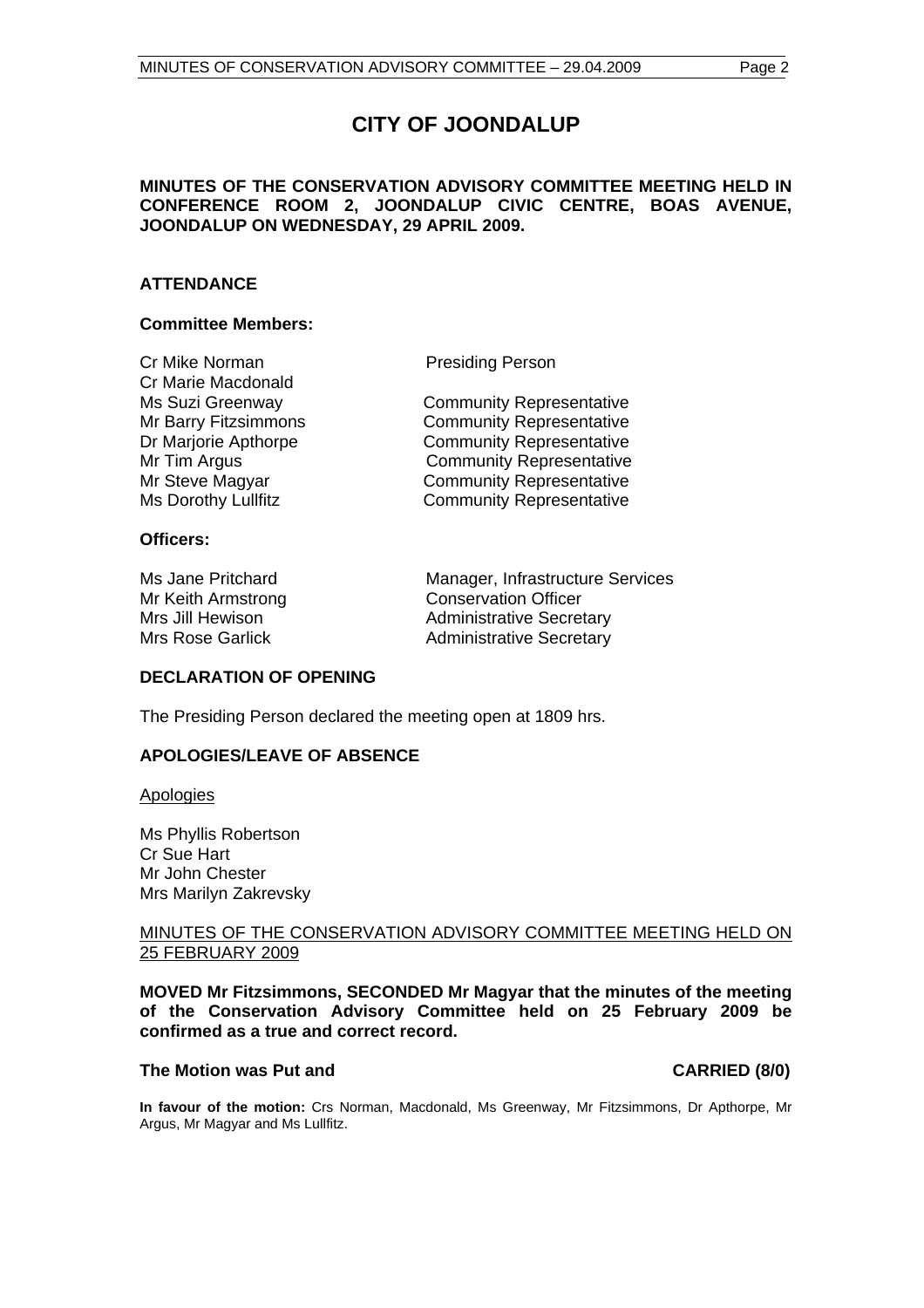#### **ANNOUNCEMENTS BY THE PRESIDING PERSON WITHOUT DISCUSSION**

The Presiding Person briefed the Committee on the Fauna Rehabilitation Foundation known as Native Animal Rescue, located at Malaga in the City of Swan. The organisation which is mostly staffed by volunteers is involved in rescuing, treating, rehabilitating and releasing native animals back into the bush.

#### **DECLARATIONS OF INTEREST**

Nil.

#### **IDENTIFICATION OF MATTERS FOR WHICH THE MEETING MAY SIT BEHIND CLOSED DOORS**

Nil.

#### **PETITIONS AND DEPUTATIONS**

Nil.

**REPORTS** 

## **ITEM 1 BUSHLAND VOLUNTEERS – [06812]**

**WARD:** All

| <b>RESPONSIBLE</b> | Mr Martyn Glover        |
|--------------------|-------------------------|
| <b>DIRECTOR:</b>   | Infrastructure Services |

#### **PURPOSE**

To present the Council Report entitled CJ059-03/09 Bushland Volunteers to the Conservation Advisory Committee for comment.

#### **EXECUTIVE SUMMARY**

Report CJ059-03/09 was presented to the Ordinary Council Meeting of 17 March 2009. It was resolved that Council:

- *1 NOTES the Report titled Bushland Volunteers;*
- *2 REFERS the Report titled Bushland Volunteers to the Conservation Advisory for its consideration.*

*It is recommended that the Conservation Advisory Committee CONSIDERS the content of Report* CJ059-03/09 Bushland Volunteers.

#### **BACKGROUND**

The Report CJ059-03/09 was written following a request from Council at its 30 September 2008 meeting.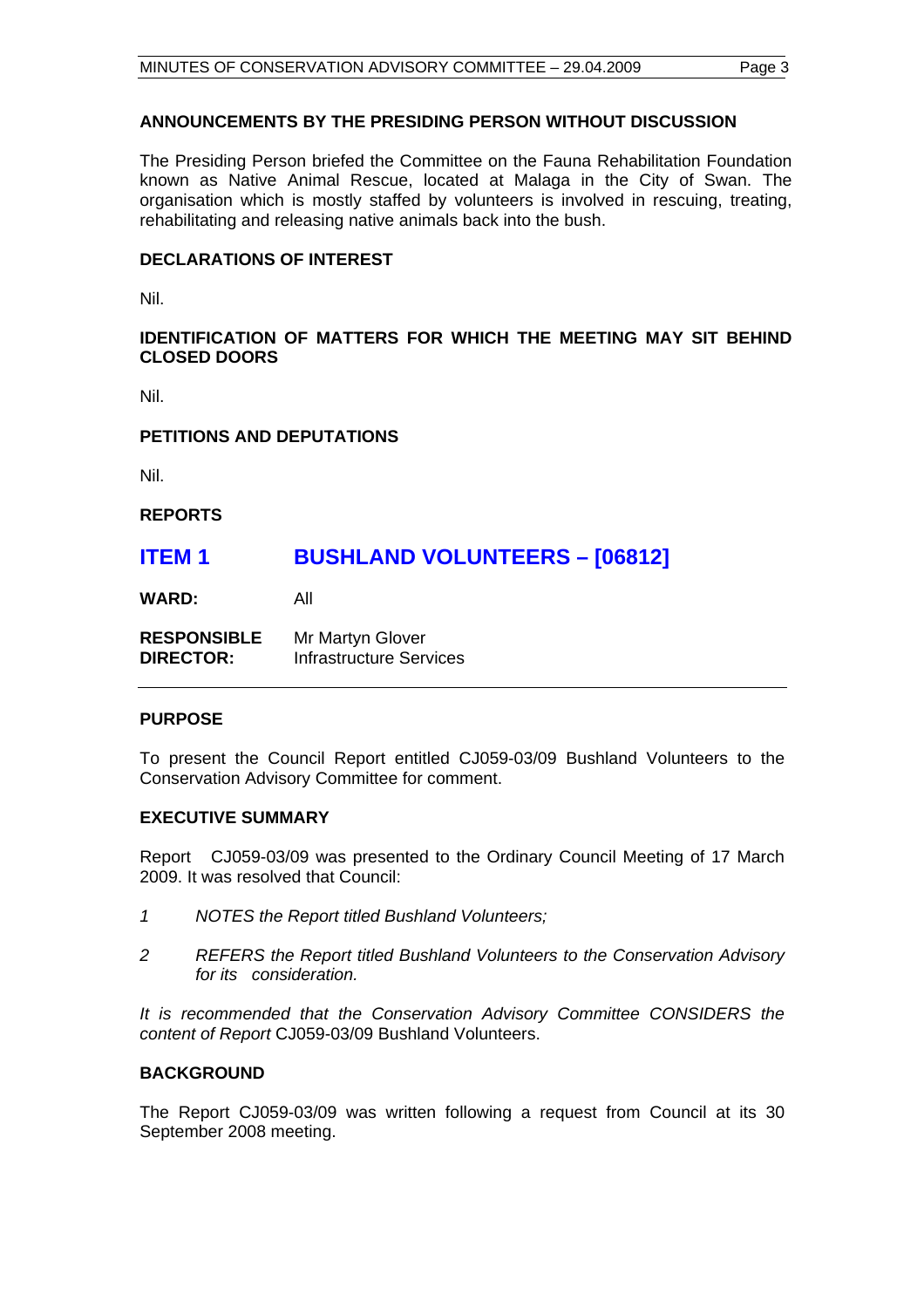#### **DETAILS**

In line with Council's decision of 30 September 2008 Report CJ059-03/09 is submitted for noting by the Conservation Advisory Committee. Attachment 1 refers.

#### **Legislation – Statutory Provisions:**

Refer to Report CJ059-03/09

#### **Policy implications:**

Not Applicable.

#### **Regional Significance:**

Not Applicable.

#### **Sustainability implications:**

Not Applicable.

#### **Consultation:**

Not Applicable.

#### **COMMENT**

Not Applicable.

### **ATTACHMENTS**

Attachment 1 Report CJ059 – 03/09 Bushland Volunteers

### **VOTING REQUIREMENTS**

Simple majority.

The Conservation Officer gave an overview of the Report.

#### **OFFICER'S RECOMMENDATION**

That the Conservation Advisory Committee considers the content of Report CJ059-03/09 Bushland Volunteers.

**MOVED Mr Magyar, SECONDED Mr Fitzsimmons that the Conservation Advisory Committee:** 

- **1 RECOMMENDS that Council approach the Department of Education and Training to confirm in writing the insurance coverage for students aged 14 years and over participating in the 'Give 20' Community Service Program attending outside of school hours;**
- **2 REQUESTS Council to seek a report on providing insurance for children aged under 16 years when assisting in City authorised activities in the**